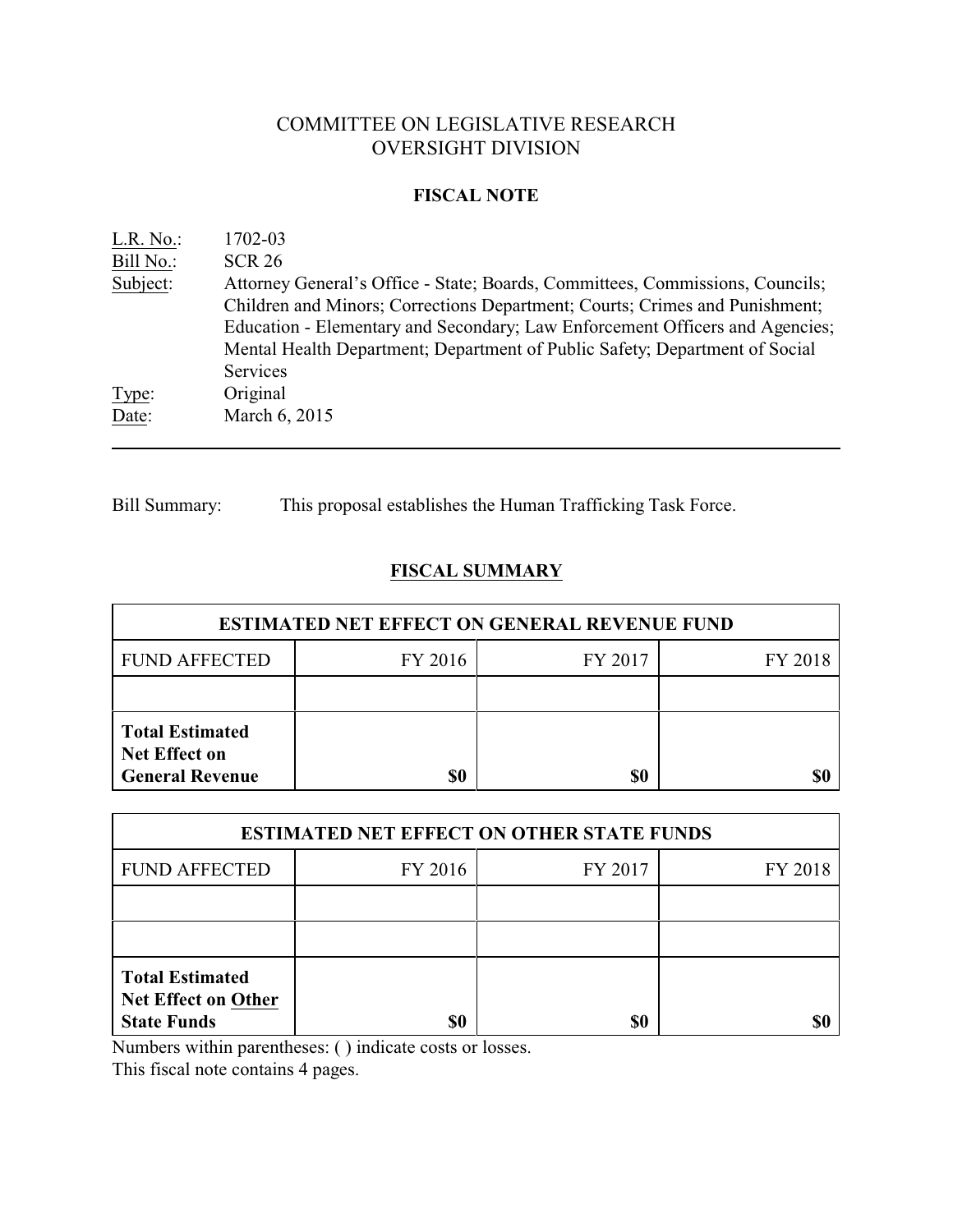L.R. No. 1702-03 Bill No. SCR 26 Page 2 of 4 March 6, 2015

| <b>ESTIMATED NET EFFECT ON FEDERAL FUNDS</b>                        |         |         |         |  |
|---------------------------------------------------------------------|---------|---------|---------|--|
| <b>FUND AFFECTED</b>                                                | FY 2016 | FY 2017 | FY 2018 |  |
|                                                                     |         |         |         |  |
|                                                                     |         |         |         |  |
| <b>Total Estimated</b><br>Net Effect on All<br><b>Federal Funds</b> | \$0     | \$0     |         |  |

| <b>ESTIMATED NET EFFECT ON FULL TIME EQUIVALENT (FTE)</b>    |         |         |         |  |
|--------------------------------------------------------------|---------|---------|---------|--|
| <b>FUND AFFECTED</b>                                         | FY 2016 | FY 2017 | FY 2018 |  |
|                                                              |         |         |         |  |
|                                                              |         |         |         |  |
| <b>Total Estimated</b><br><b>Net Effect on</b><br><b>FTE</b> |         |         |         |  |

 $\Box$  Estimated Net Effect (expenditures or reduced revenues) expected to exceed \$100,000 in any Of the three fiscal years after implementation of the act.

| <b>ESTIMATED NET EFFECT ON LOCAL FUNDS</b> |         |         |         |
|--------------------------------------------|---------|---------|---------|
| <b>FUND AFFECTED</b>                       | FY 2016 | FY 2017 | FY 2018 |
| <b>Local Government</b>                    | \$0     | \$0     | \$0     |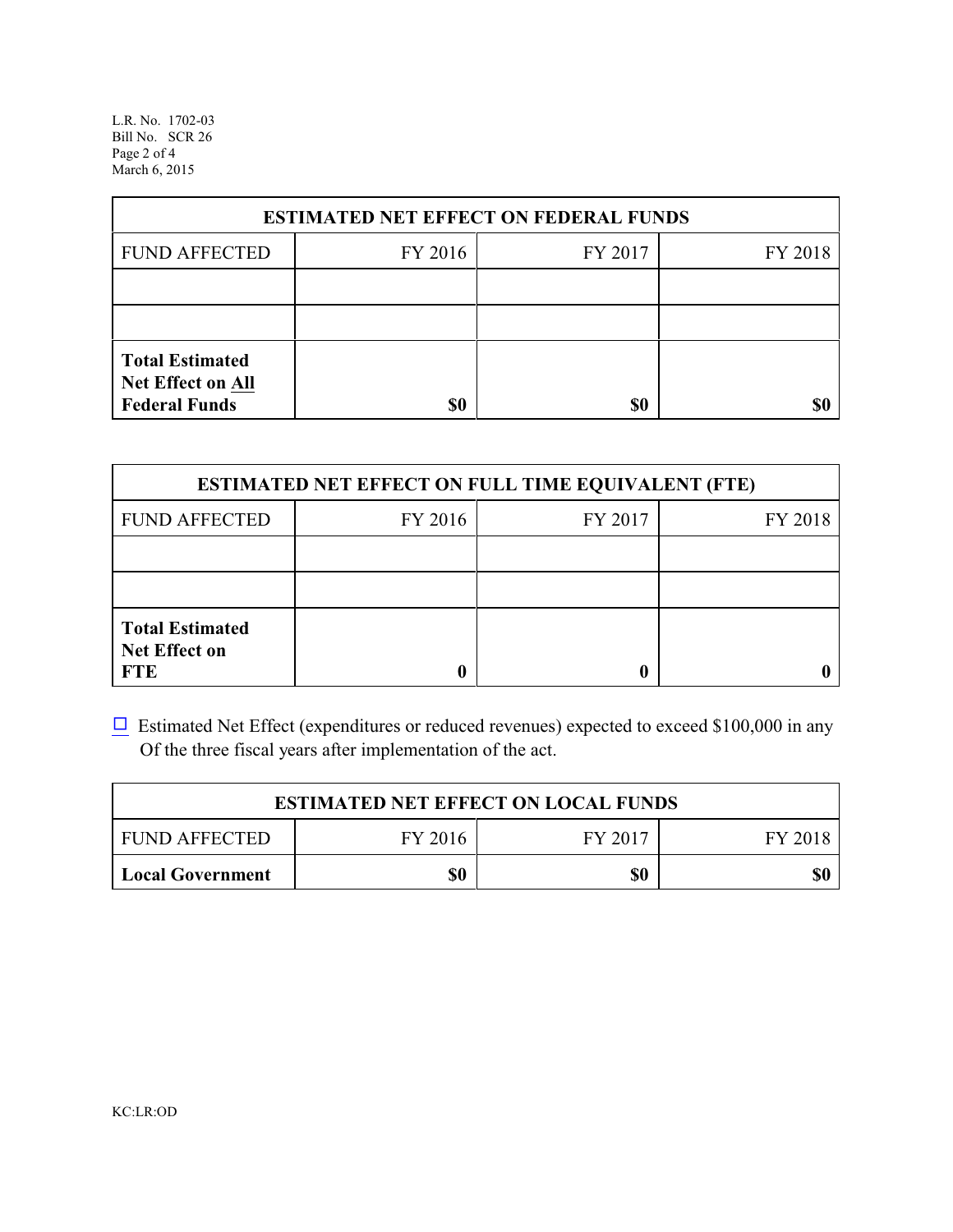L.R. No. 1702-03 Bill No. SCR 26 Page 3 of 4 March 6, 2015

#### **FISCAL ANALYSIS**

### ASSUMPTION

Officials from the **Attorney General's Office** assume any potential cost arising from this proposal can be absorbed with existing resources.

Officials from the **Department of Elementary and Secondary Education** assume depending upon the actions of the task force, this proposal could result in some cost to the Department of Elementary and Secondary Education; however, cost are not expected to be significant.

Officials from the **Department of Public Safety** - Office of the Director, the **Department of Social Services**, the **Department of Corrections** and the **Department of Mental Health** each assume the proposal will have no fiscal impact on their respective organizations.

**Oversight** assumes any potential cost arising from this proposal could be absorbed within state or local governments' existing resources.

| FISCAL IMPACT - State Government | FY 2016<br>$(10 \text{ Mo.})$ | FY 2017                       | FY 2018                       |
|----------------------------------|-------------------------------|-------------------------------|-------------------------------|
|                                  | $\underline{\underline{\$0}}$ | $\underline{\underline{\$0}}$ | $\underline{\underline{\$0}}$ |
| FISCAL IMPACT - Local Government | FY 2016<br>$(10 \text{ Mo.})$ | FY 2017                       | FY 2018                       |
|                                  | $\underline{\underline{\$0}}$ | <u>\$0</u>                    | $\underline{\underline{\$0}}$ |

## FISCAL IMPACT - Small Business

No direct fiscal impact to small businesses would be expected as a result of this proposal.